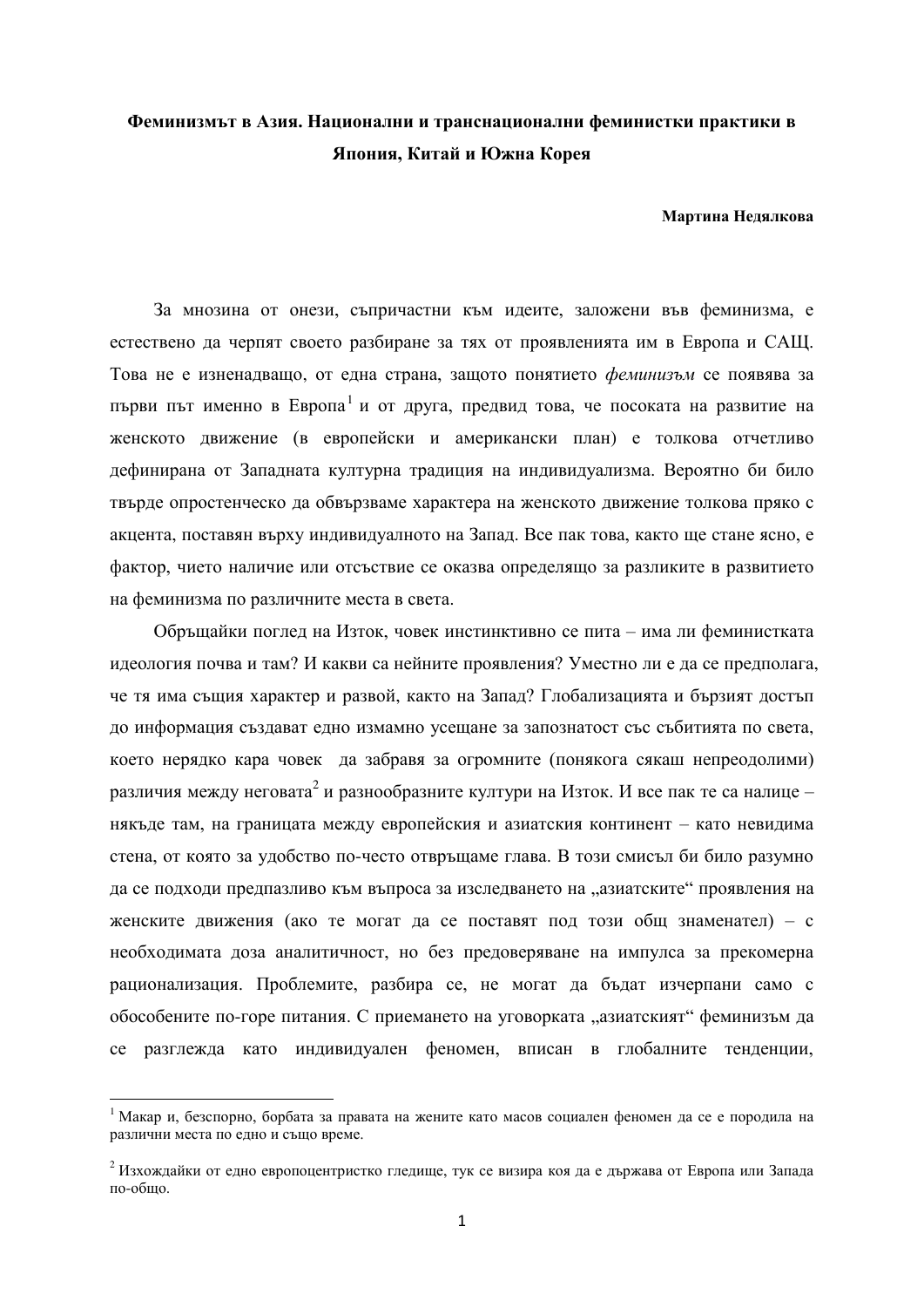любопитството естествено отвежда към темата за времето и логиката на поява на женското движение на Изток. А оттам и към въпроса: Изконно присъщо ли е това движение на азиатските държави или, напротив, е изкуствено привнесено от Европа и Америка?

Настояшата статия си поставя лве основни цели:

а) да направи кратък обзор на някои от по-важните характеристики на феминизма в Азия:

б) да представи въпроса за сложното преплитане между национален и транснационален феминизъм в три държави от Източна Азия: Япония, Китай и Южна Корея.

Изборът на подобен фокус е обусловен от дългата история на културен обмен и дву- или тристранно политическо влияние между тези страни. Статията е с въвеждащ характер и ше обобщи част от изслелванията на експерти в областта на женските движения, специализирали във всяка от разглежданите държави.

# $§ 1.$  Проблемът с говоренето за един събирателен "азиатски" феминизъм

Когато се говори за "азиатски феминизъм", е редно да се има предвид, че това понятие не обозначава един общ за континента, хомогенен феминизъм<sup>3</sup>. Прибягването до обобщението "азиатски" за проявленията на феминизма в Азия би било уместно единствено в рамките на бинарната двойка "Западен" – "азиатски", с което *a priori* се приема, че двете понятия (изведени на териториално-културен принцип) обозначават явления, без ясно обособени граници и вътрешна кохерентност. В този смисъл от изследователска гледна точка събирателното разглеждане на държави, като Индонезия<sup>4</sup>, Китай, Монголия, Индия, Япония, Пакистан, Тайланд и др., като носители на едни и същи (или дори близки) характеристики, не би могло да бъде сериозно. Това обаче не е просто външна оценка. Въпреки разумното основание да се търсят прилики (на ниво култура, история, ценностна система) между близко разположени азиатски страни, могат да се откроят примери и за съществени отлики, независимо от обективните сближаващи фактори. По думите на проф. Ли Сяоцзян, основателка на женските и

 $3$  Аналогично, не бихме се опитали да поставим всички разновидности на женските движения и феминистката теория в Европа под общото наименование "европейски"; нито "западен" – съответно за Европа и САЩ събирателно.

 $4$  Страната с най-многочислено мюсюлманско население в света.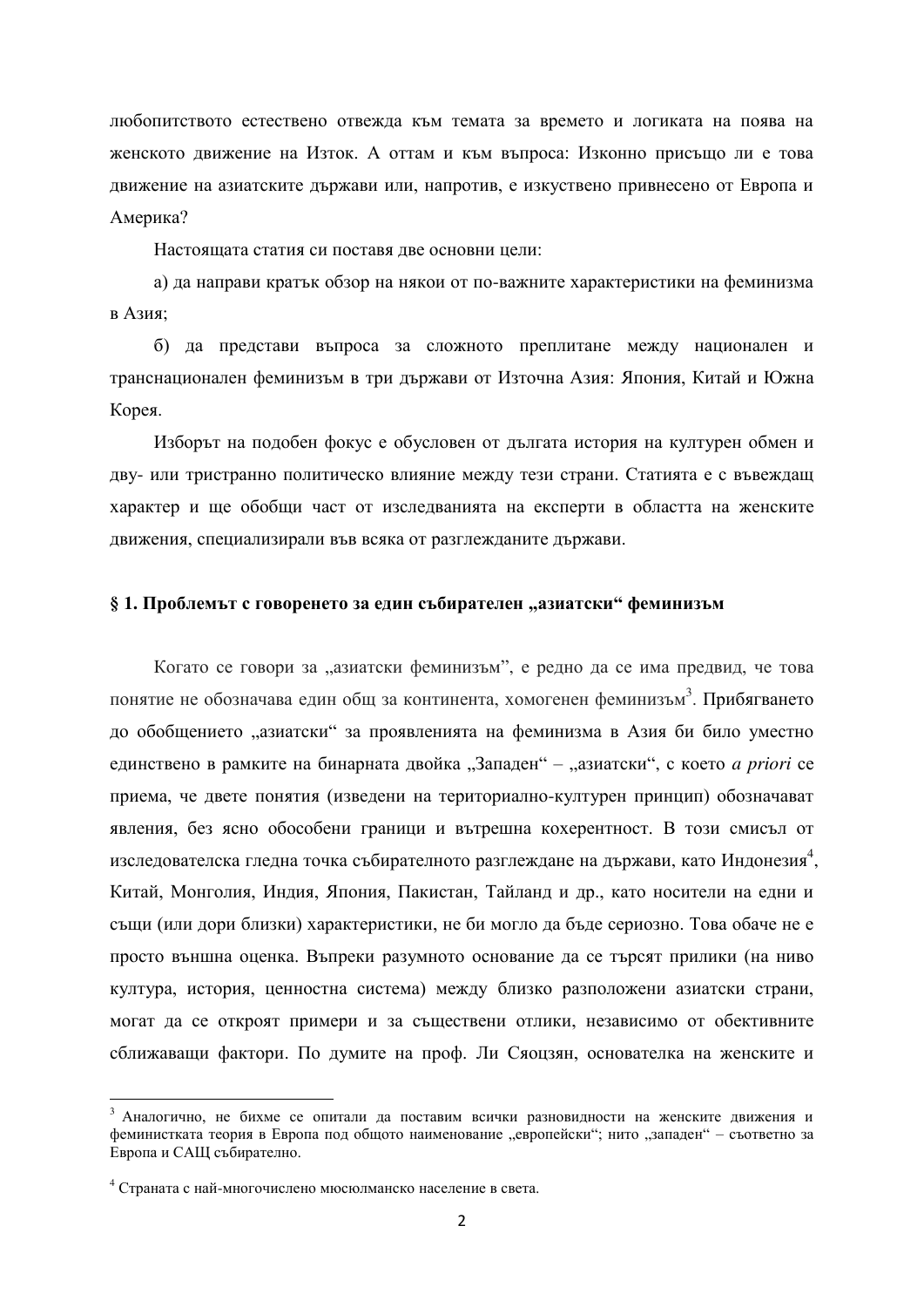джендър изследванията в Китай: "Географски погледнато Япония, разбира се, е близка до нас. Но ние знаем много повече за Европа и Америка, отколкото за Япония. Затова в психологически план за нас тя е една изключително далечна страна. "<sup>5</sup>

В уводната статия към сборника "Женските движения в Азия: Феминизми и транснационален активизъм" (Roces & Edwards 2010) Мина Росес откроява няколко фактора, определящи невъзможността за говорене за единен "азиатски" феминизъм. От една страна, такъв фактор е най-общо мащабът на континента и богатият му културен и религиозен фон. В пряка близост съжителстват народи, изповядващи ислям (вариращ от либерален до радикален), юдаизъм, хиндуизъм, шинтоизъм, християнство (католицизъм и протестантство), заедно с които и системите от вярвания и морални предписания – будизъм, конфуцианство, даоизъм и др. От друга страна, определящ се оказва политико-икономическият фактор, характеризиращ се с богато разнообразие от политически режими (на ниво континент) и дестабилизираща динамика на вътрешнополитическите системи (на локално равнище).

Мина Росес обобщава тази характерна особеност по следния начин: "Разнообразието на региона означава, че не може да се говори за такова нещо, като квинтесенция на "Азиатската жена". Нещо повече, разнообразието на политическите режими и контексти, наблюдавани в Азия (включващи демокрации, диктатури, авторитарни режими, комунизъм и социализъм, както и политическата и обществена нестабилност, в резултат на войни) са наложили много тесни рамки на активистите от всякакъв род, феминистки или не" (Roces 2010: 3). Във връзка с обективните затруднения пред очертаването на един събирателен и изчерпателен образ на феминизма в Азия вероятно би било по-уместно да се говори за множество локални, или "домашни" *феминизми*. Това със сигурност би било най-логичното и непосредствено решение за поставянето на първоначални понятийни рамки на женските движения в Азия, но то е в известна степен възпрепятствано от явната неохота на преобладаващата част от привърженичките на "женския въпрос" да се асоциират с "мръсната" дума феминизъм.

<sup>&</sup>lt;sup>5</sup> В интервю за известната японска социоложка и феминистка Уено Чизуко, поместено в посветения на  $\phi$ еминизма бр. 6 на сп. "Съвременна мисъл" от 2004 г. (Ueno 2004).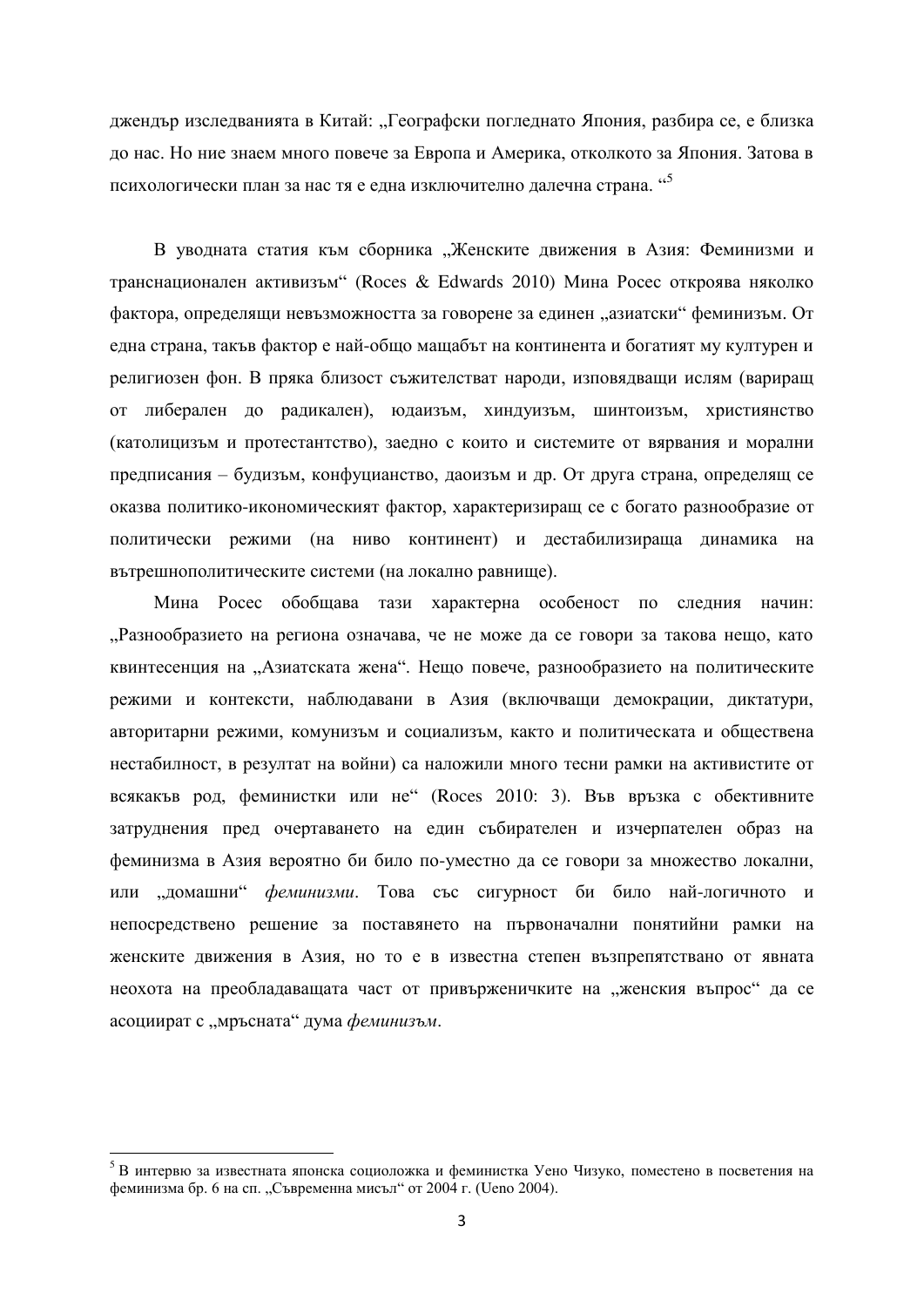## § 2. Проблематична рецепция на понятието феминизъм. "Домашен" феминизъм

Една от характерните особености, откроени в повечето от статиите, поместени в посочения сборник (Roces & Edwards 2010), е стигмата, наложена на понятието феминизъм в редица азиатски страни практически до самия край на XX в. – факт, произлизащ в най-голяма степен от погрешното или изкривено разбиране за неговото цялостно съдържание. Една "типична феминистка", в качеството си на представител на Западнофеминистката идеология<sup>6</sup>, е асоциирана с категории, като: липса или отказ от женственост, прекомерен индивидуализъм, агресивни, провокативни и подриващи обществения морал активистки изяви (като демонстративното изгаряне на сутиени), отричане на "семейната институция", мъжемразство, отказ от майчиния инстинкт и призвание, и т.н. (Roces 2010: 1). Така изброените характеристики са възприемани като "не-азиатски" и несъобразени с културните традиции в различните азиатски държави. Те са привеждани в доказателство за другостта на Западния феминизъм, заклеймяван като неподходящ за азиатския контекст.

При това положение би могло да се допусне, че жената в Азия просто не е готова да се откаже от своята женственост, нито от функцията си на стожер на семейството в името на извоюването на по-високи степени на лична свобода. Нейната борба е друга. И тази разлика в приоритетите ѝ, спрямо тези на Западната жена, е пряко свързана с това, че тя е възпитавана да мисли себе си първо в контекста на социалното и на общото благо, а едва след това – в контекста на собствената си личност. Тук отново на преден план изпъква факторът "индивидуализъм". Сравнителният анализ на дихотомията *индивидуализъм – колективизъм* не е ново направление в научните изследвания и съществуват социологически трудове, открояващи индивидуализма като характерен за културите от Западна Европа и САЩ, а колективизма, като показател на културния фон в Азия, Африка, дори части от Латинска Америка и Европа (Triandis 1993; Nelson & Fivush 2004; Basu-Zharku 2013).

В този смисъл няма нищо изненадващо в това, че борбата за равноправие на жените в азиатските общества не преминава през същите етапи, които се наблюдават в европейски контекст<sup>7</sup>. Азиатските активистки не си поставят същите цели и сякаш не желаят (или не им бива позволено?) да се откъснат от колективистката логика на

<sup>&</sup>lt;sup>6</sup> Тук трябва да се разбира представата за *радикален феминизъм*, разпространена повсеместно в Азия като феминистки стереотип.

<sup>&</sup>lt;sup>7</sup> Откроени от Юлия Кръстева например, във "Времето на жените".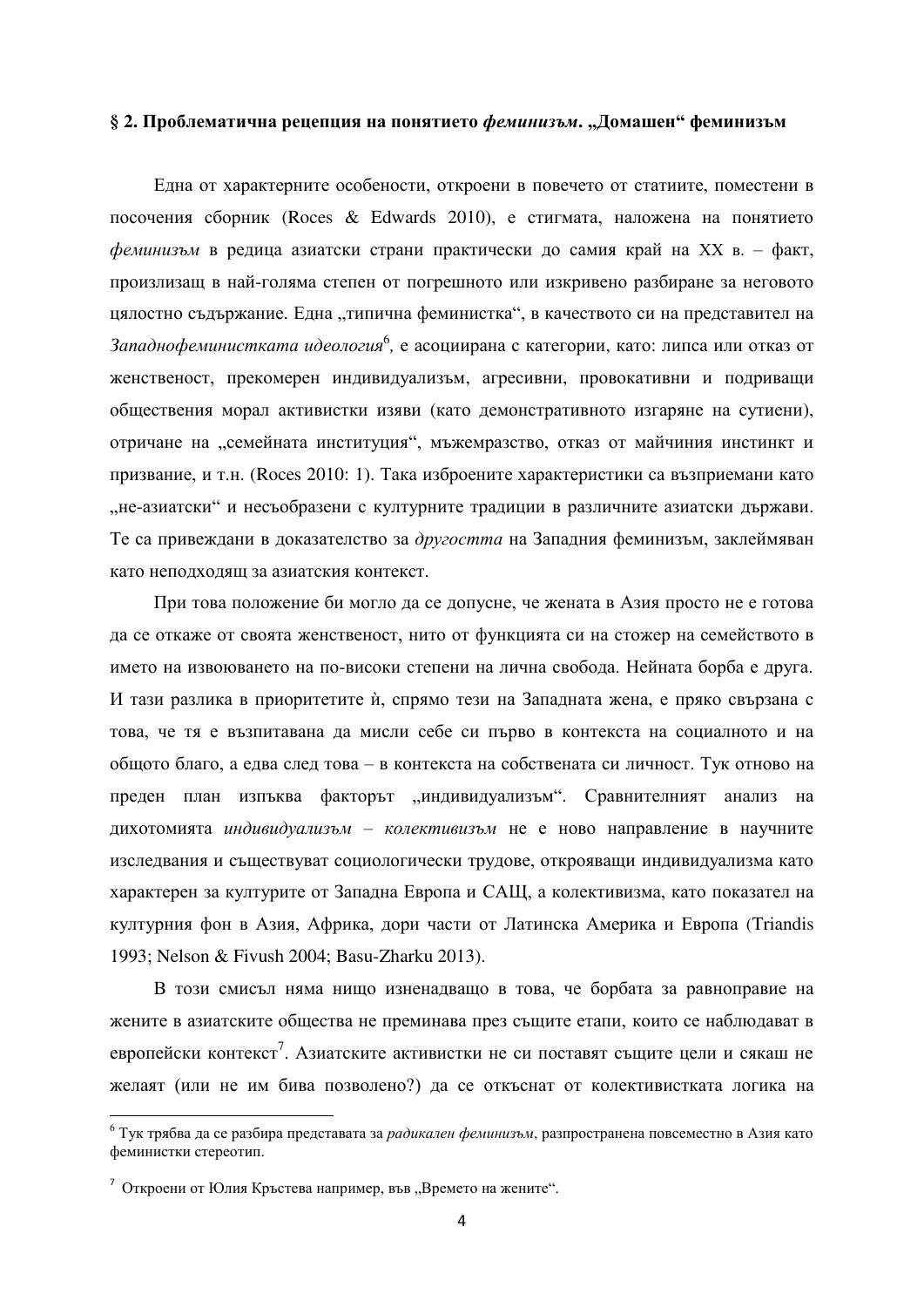функциониране в техните общества. Този фактор, в съчетание с историческите периоди, налагащи поставяне на националния или обществения интерес пред личния и пред целокупно "женския" такъв, обяснява подчертано социалния характер на действията на жените активисти в разглежданите тук Япония, Китай и Корея.

Отказът от самоидентификация като "феминистки" кара активистките в Азия да тьрсят начини да се разграничат от Западната феминистка традиция. Един от тези начини са опитите за въвеждане на алтернативна терминология в търсене на нова семантична рамка (какъвто е случаят с понятието женизъм (womanism), използвано от малайзийската религиозна организация Сестри в исляма) или в опит за символично скъсване на връзките със Запада и утвърждаване на автономия от Западните "учителки" (напр. *феминология* – в Китай, или женски изследвания – в Индия) (Roces 2010: 4).

Тази фиксилея за себеразграничаване от Запала се изразява и в целенасочения. почти маниакален стремеж към създаване на нов, т.нар. "домашен" тип феминизъм, който да се занимава със специфичните проблеми във всяко отделно общество, избягвайки нецелесьобразното привнасяне на чужди феминистки практики, без местен референт. В Китай например проблемът за домашното насилие придобива по-широки измерения, като включва не само добре познатите случаи на "побой над съпругата" или "малтретиране на детето", но и насилие с обратен знак – насочено към мъжа. Проблематизирани са също и насилието над снахата и насилието над старшите членове на разширеното семейство (Edwards 2009: 120). Друг пример за "домашния" феминизъм в Китай е борбата срещу практиката за "стягане на ходилата"<sup>8</sup>, срещу програмите за стерилизация на населението и закона за редуциране на раждаемостта<sup>9</sup> от края на 70-те години на XX в., както и борбата срещу широко разпространената практика на полово селективен аборт (инфантицид) и др. (Roces 2010: 8).

Освен фокуса върху местните проблеми, засягащи статута на жените в обществото, се предприемат и образователни кампании, които целят да повишат нивото

 $8$  Практиката за стягане на ходилата (foot binding) е дълговековна традиция, свързана с поставянето на крачетата на малките момиченца в стегнати обувки с детски размер с цел спиране на растежа им. От съвременна гледна точка резултатът от подобна практика е гротескна деформация на краката (в зряда възраст), но в миналото тя се е смятала за признак на изящество и женственост, а нерядко е служела и като гаранция за изгоден брачен съюз. Тази практика е премахната с местни усилия и международна подкрепа до 1920 г.

 $9$  Този закон ограничава броя на деца на семейство до едно и е отменен едва 40 години след въвеждането  $c$ и – на 1 Януари 2016 г. (BBC News).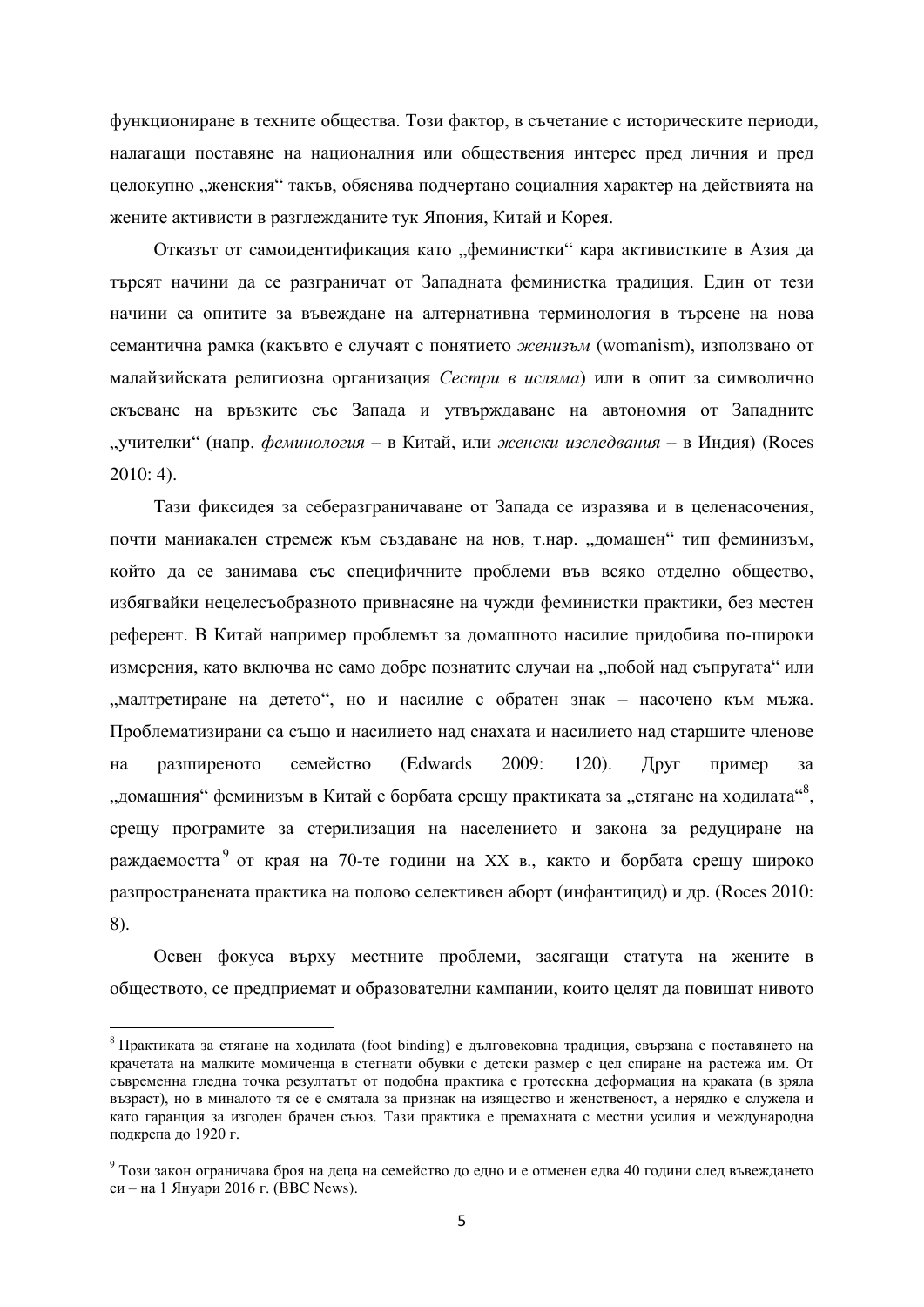на осведоменост относно формите на неравноправие между половете, както и да предизвикат обществена ангажираност с дейността на женските движения. Заедно с това в Китай и в Южна Корея се полагат старателни усилия за приобщаване на мъжкото население към каузата за равенство между половете. Китай е една от малкото държави в Азия, където реално е постигнато някакво ниво на съпричастност към този проблем от страна на мъжката интелигенция. За пример за дипломатичния подход на китайските феминистки може да послужи изказването на една от пионерките на женското движение в Китай – Ху Бинся – от 1903 г.<sup>10</sup>: "За настоящото отслабнало състояние на Китай не може да се присъжда вина единствено на мъжете" (Edwards 2010: 56). По същото време феминистът и възпитател Цзин Сунцън пише програма за отхвърляне на монархията и създаване на демократическа република, в която подчертава необходимостта от активната женската подкрепа за успеха на проекта (Edwards 2010: 57).

Като обобщение на всичко това е важно да се направи следното уточнение. Независимо от нежеланието на преобладаващата част от азиатските активистки да се асоциират с понятието *феминизъм* и от неоспоримия факт, че формите на техния активизъм са по своему оригинални и различни (както от Западните, така и едно от друго), по своите характер, цели и подходи те все пак *са* форми на феминизъм (Roces 2010: 4). В уводната си статия към сборника "Женските движения в Азия: Феминизми и транснационален активизъм" Мина Росес красноречиво защитава това твърдение: "Въпреки регионалната антипатия към въобразения стереотип за агресивна Западна "феминистка активистка", азиатските активистки не се страхували да се покажат във войнствена светлина, особено по манифестации – "запазена марка" за повечето феминистки в Азия. От Хонг-Конг до Индонезия, Филипините, Китай, Япония и Индия – митингите, маршовете, демонстрациите и протестите били видимата страна на феминизма в Азия" (Roces 2010: 10).

 $^{10}$  Началото на XX в. е период на упадък за Китайската империя, през който в резултат на вътрешна нестабилност и натрапвани от вън политики, империята е изправена прел необхолимостта от молернизация и реформация на лържавния строй в отговор на межлунаролните лемократични тенленции. Феминизмът от началото на века, прокаран като важна част от процеса на модернизация, възниква в период, в който обикновената китайска жена е маргинализирана, необразована, несамостоятелна и затворена вкъщи. Изключение правят жените с аристократичен произход (доколкото са имали достъп до качествено образование), но дори те (въпреки завидната си ерудиция и финансово благосъстояние) са напълно лишени от възможността за принос към националния проект за преизграждане на държавата (Edwards 2010: 53–56).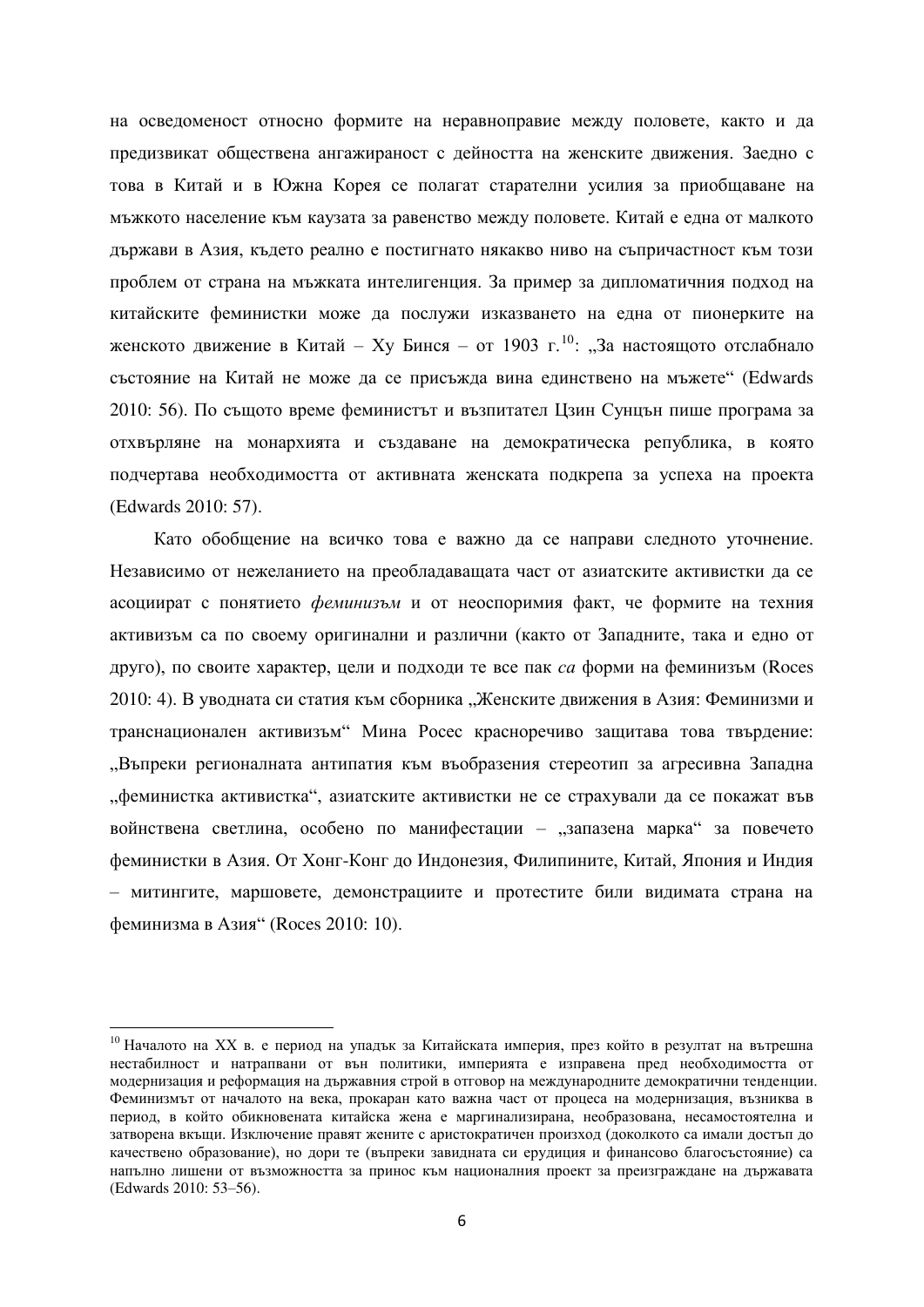#### § 3. Транснационалният феминизъм и Източна Азия

Интересна особеност на азиатските феминизми са лействията на техните последователки за установяване и поддържане на връзки с международната мрежа от феминистки организации, както и участието им в международни форуми, семинари, конференции и др., посветени на "женския въпрос". Тъкмо този обмен на идеи, изпращането на млади жени на обучение в чужбина, както и задграничното сътрудничество с активистки от различни страни по света за подобряване обществения статут и правата на жените определя азиатския женски активизъм като *транснационален*<sup>11</sup> феминизъм (Roces 2010: 6). Този транснационален подход не е без своите противоречия. От една страна, той е функция на желанието за заимстване на добри практики и за двустранен обмен на идеи, което респективно способства за международното сътрудничество на по-широк фронт  $^{12}$ . От друга страна, тези международни връзки понякога са използвани за прокарване на лични интереси, като форум за себеизтъкване като качествено нова и независима форма на феминизъм, както и за отправяне на директна критика на онези аспекти от Западния феминизъм, които не се вписват в техните цели и подходи.

В това, разбира се, няма нищо осъдително. Все пак при оценката на *различните* феминистки движения в Азия не трябва да се забравя, че те са комплексно съчетание  $\delta$  апроприирани или модифицирани чужди практики и нововъведени местни такива. От не по-малко значение е и фактът, че азиатските страни не са склонни да приемат  $p$ олята на "по-малки и неопитни сестри", нито на "изоставаши страни от Третия *свят*", която се опитва да им отреди Западната феминистка школа. Както напомня и самата Мина Росес в статията си "Азиатски феминизми: Женските движения от азиатска перспектива": "Азиатските феминистки от началото на XX в. и до днес са били експерти в разчитането на ситуацията "на място" и не само са подхождали

 $^{11}$  В книгата си "Транснационална нация: История на Съединените щати в една глобална перспектива от 1789 г. насам" австралийският историк Иън Тиръл дава следното определение на понятието транснационален: "движението на хора, идеи, технологии и институции отвъд националните граници" (Tyrrell 2007: 3).

<sup>&</sup>lt;sup>12</sup> Пример за подобно международно сътрудничество с глобална цел е връчената от Яджима Каджико (една от пионерките в японския женски активизъм) петиция за мир, подписана от 10 224 японски жени, лично на американския президент Уорън Хардинг по време на Вашингтонската конференция от 1921 г. По това време в собствената си държава тези жени са лишени от национални граждански права, но транснационалните връзки им позволяват да упражняват влияние върху взимането на някои политически решения от значение за техните каузи (Molony 2010: 95–97).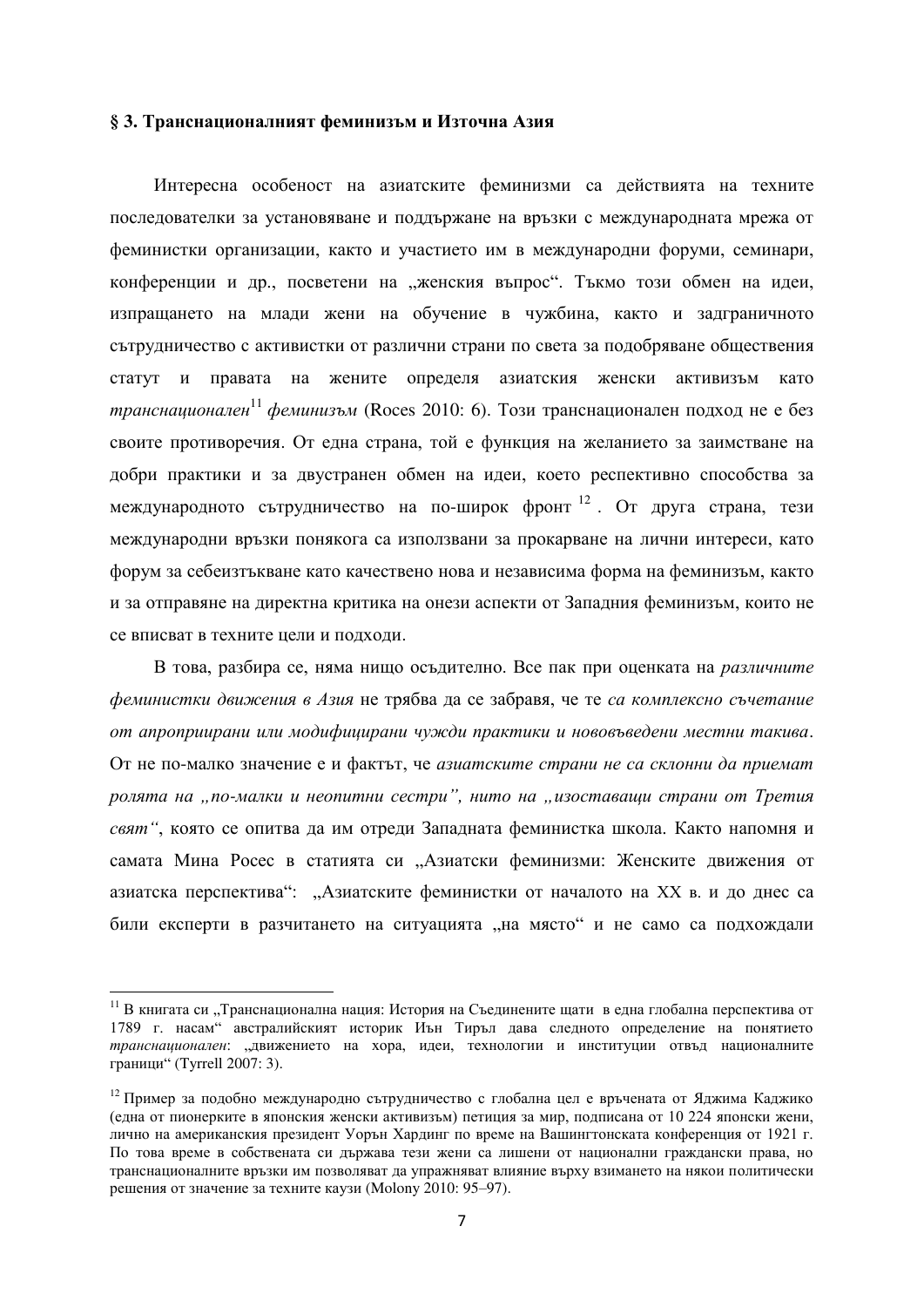избирателно към аспектите от феминистката мисъл в чужбина, които да усвоят, но и с готовност са отнасяли критиките си до международните платформи" (Roces 2010: 6).

Потребността от подобряване на статута на жените в обществото се появява в Япония и Китай малко преди и около началото на XX в., а в Корея дори по-рано. Агресивната религиозна пропаганда на християнските мисионери на корейския полуостров през втората половина на XIX в. води до постепенното преосмисляне на някои от основополагащите конфуциански принципи (заложени в основата на корейската обществена структура), в частност подчинената позиция на жените в обществото. Мисионерската дейност поставя началото на период на развитие и модернизация на образователната система, а през 1886 г. отваря врати и първото девическо училище. Основаната през 1898 г. Асоциация за възхвала и насърчение пък си поставя за цел изграждането на светско девическо училище, което да възпитава корейските момичета в духа на равноправие между половете и еманципация на жените. Тяхната инициатива не получава държавна подкрепа, но за сметка на това вдъхновява вълна от последователи и служи за модел на редица частни училища, нароили се през следващото десетилетие (Kim and Kim 2010: 189–191).

В Китай началото на XX в. е съпроводено от външнополитически натиск в съчетание с дълбок упадък на дълговековната имперска система. Навярно именно това отслабено състояние на държавата, заедно с неизменното съревнование с Япония<sup>13</sup>, отключва общественото съзнание за маргинализирания статут на жените в империята – състояние, което би възпрепятствало активното им участие в реформирането на държавата. Тази вътрешна изостаналост, в комбинация с външните влияния, предизвиква започването на процес на модернизация в Китай, от който феминистката идеология и практика се явяват интегрална част. Завързването на първите контакти с международни феминистки организации започва скоро след това (Edwards 2010: 53–54).

В Япония влиянието на християнските мисионери също изиграва определяща роля за появата и разрастването на женското движение на прага между XIX и XX в. През 1886 г. е създаден Съюзът на женското християнско въздържание в Япония – местен клон на организацията майка (в САЩ), както и най-влиятелната религиозна

<sup>&</sup>lt;sup>13</sup> Съревнованието със съседна Япония също е с дълги традиции. Когато Япония излиза победителка от японо-китайската война от 1894–1895 г., тя демонстрира впечатляващ военен и икономически напредък – пряк резултат от политиката на вестернизация, провеждана от 1870 г. нататък (Edwards 2010 : 54). С това служи за допълнителна мотивация на Китай да приеме модернизацията по Западен модел като подходящ ход за справяне с кризата.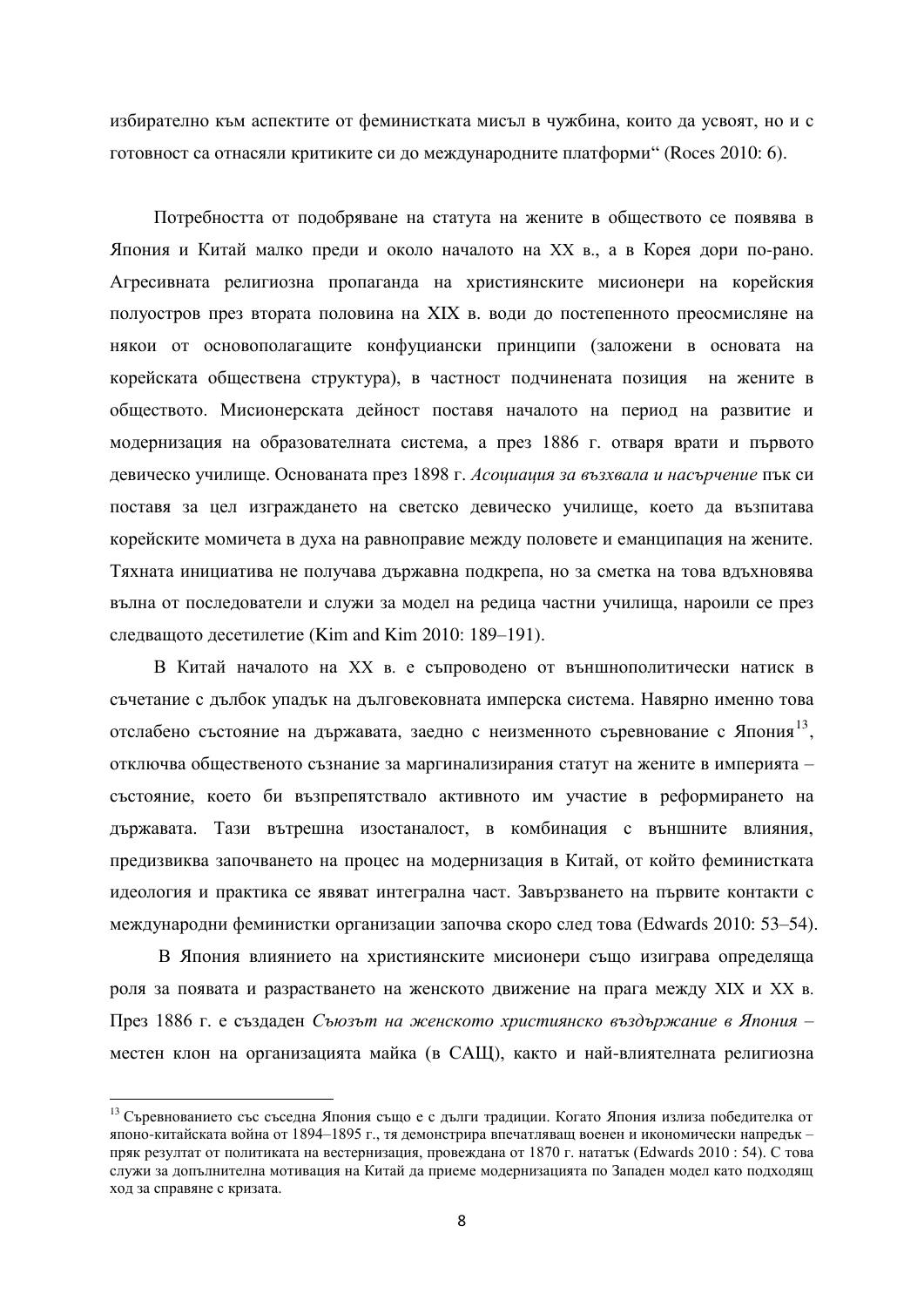организация в Япония. Съюзът, "вдъхновен от голяма част от религиозната реторика на американското началство" (Molony 2010: 96), способства за преноса на множество Западни феминистки идеи и практики, с което слага началото на транснационалния феминизъм в Япония. Суфражисткото движение, с висша цел допускането на жените до властовия апарат (т.нар. "буржоазен" феминизъм), борбата за правата на жените от работническата класа (социалистически феминизъм) и действията за защита на човешките права (например движението за мир) бележат първата вълна на феминисткото движение в Япония.

## § 4. На границата между националното и транснационалното

Успешният старт на транснационалния подход обаче не продължава дълго и скоро става жертва на политическите обстоятелства, сложили край на международните връзки с единомислещи организации. Анексията на Корея от Япония и репресивната политика на окупационното правителство изтласкват националноосвободителните и женските движения в нелегалност. Възможностите за събиране и съвместни действия на радетелите за женски права остават ограничени до самия край на Втората световна война, когато се оттеглят японските военно-окупационни сили, но се преминава към нов период на чуждо влияние. Корея е разделена на две части, в които само за няколко години влиянието на силите на Източния (на север) и на Западния блок (на юг) води до възникването на идеологическа пропаст между севера и юга. Това деление на леви и десни се наблюдава и в различните опити за феминистки движения. "Така организациите и от лявото, и от дясното крило подкрепяли равенството между половете, но докато десницата препоръчвала по-тесен подход с постепенни реформи и подкрепа на работещите жени, левицата търсела много по-мащабно 'извоюване на пълна свобода на политическата, икономическата и социалната арена<sup>ж</sup> (Kim & Kim 2010: 194). Разединението приключва с установяването на две нови републики – комунистическа (в Северна) и демократическа (в Южна Корея).

Новият политически строй обаче не довежда до някакви съществени победи за женските движения в Южна Корея отвъд съвсем формалното законово постановяване на равноправието на жените, на правото им на вот и на участие в политическия живот. Проектът за демократизация на Южна Корея като че още от самото начало не потръгва успешно. В началото на 60-те години той е заменен с две последователни военни диктатури – период на сериозни репресии на всички социални и женски движения. В

9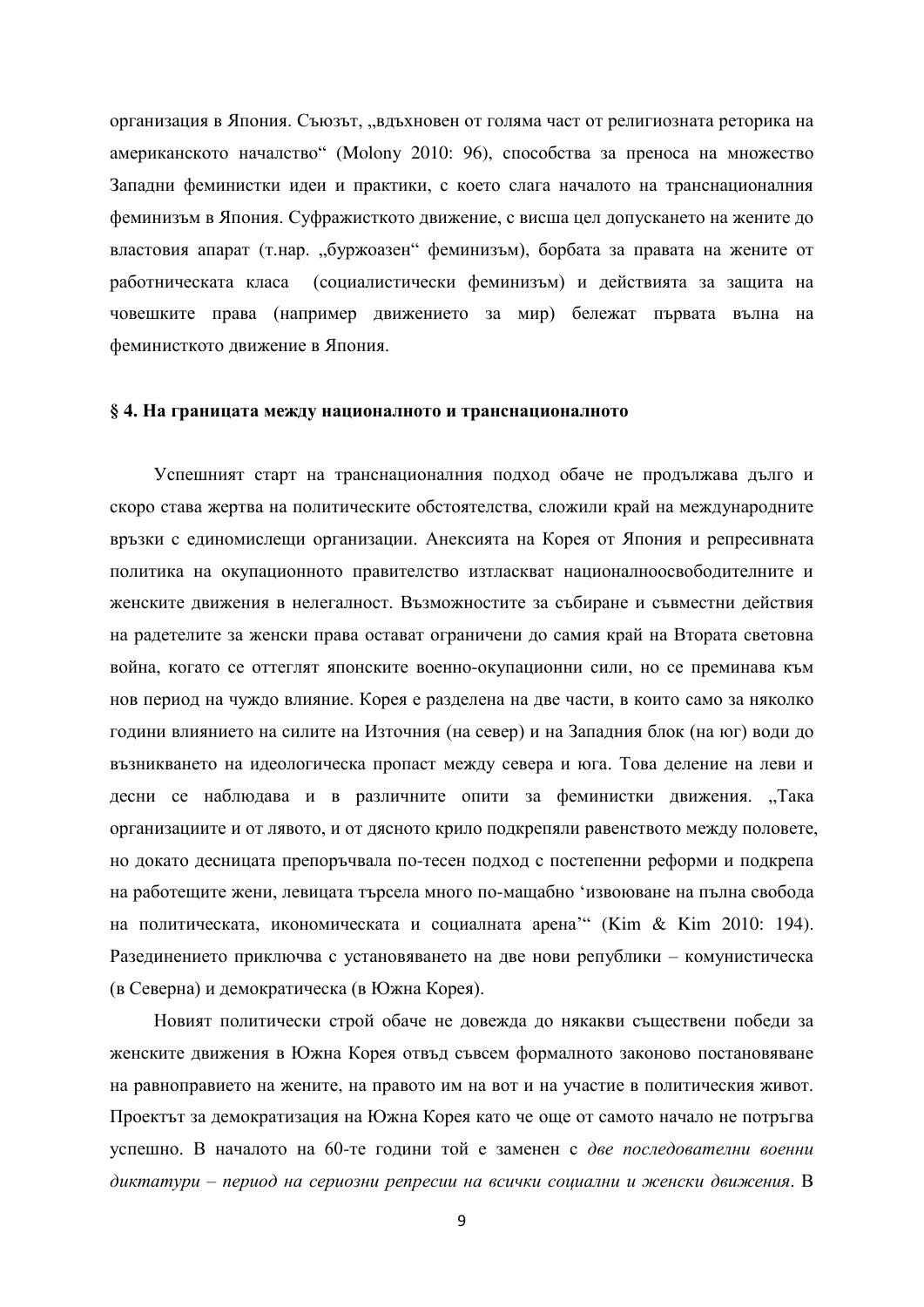този контекст е интересно да се открои, че женските организации са единственото движение, което въпреки активните анти-опозиционни мерки на правителството успява да набере скорост през 70-те години на XX в. и най-после през 1987 г. да доведе до началото на ефективна демократизация на страната (Kim & Kim 2010: 197). Все пак, макар и несломимата им борбеност несъмнено да вдъхва респект, не може да се пренебрегне факта, че въпросните движения, съвсем разбираемо, придобиват подчертано социален характер, покрай което не само връзките с други международни  $x$ еенски организации, но и по-целенасочената борба за женски права остават на заден *nлан.* 

Междувременно в Китай 20-те, 30-те и 40-те години на XX в. са наситени с военнополитически неудачи – от вътрешните за страната бунтове през 20-те, през първата вълна на гражданската война (между националисти и комунисти) и японското военно нахлуване в областта Манджурия през 30-те, до избухването на Втората световна война. Изненадващото, както отбелязва датският историк Франк Дикьотер, е че "въпреки всички тези големи сътресения, тези десетилетия са белязани от своята интелектуална и идеологическа отвореност към света" (Dikötter 2008). Наред със свободата на печата и активното обсъждане на разнообразни феминистки теми на местно равнище, през 30-те и 40-те години се полагат и съществени усилия за осигуряване на международна подкрепа срещу японските набези и издевателствата над местното китайско население (Edwards 2010: 54, 62).

Подновяването на гражданската война през 1946 г. обаче се превръща в пречка пред транснационалните действия на китайските феминистки. С нейния край през 1949 г. са създадени две суверенни държавни обединения: Народна република Китай (в континенталната част на бившата Китайска империя) и Република Китай, по-известна като Тайван (на едноименния остров). С това разделение *в НРК се установява* еднопартиен комунистически режим, който след кратък период на либерално отношение към местните феминистки организации (разглеждан като своеобразен "златен век" за женското движение), *рязко отрязва пътя им към транснационален* активизъм и ги поставя в много тесни рамки на работа. През април същата година е учредена Федерацията на всички жени в Китай, специално държавно звено, предназначено да представлява събирателно интересите на жените в рамките на новата държава. По модел на еднопартийния режим, тази федерация се превръща в единствената женска организация, която предполагаемо съвместява целите и исканията на всички останали женски обединения, просперирали през 40-те години. Така, през

10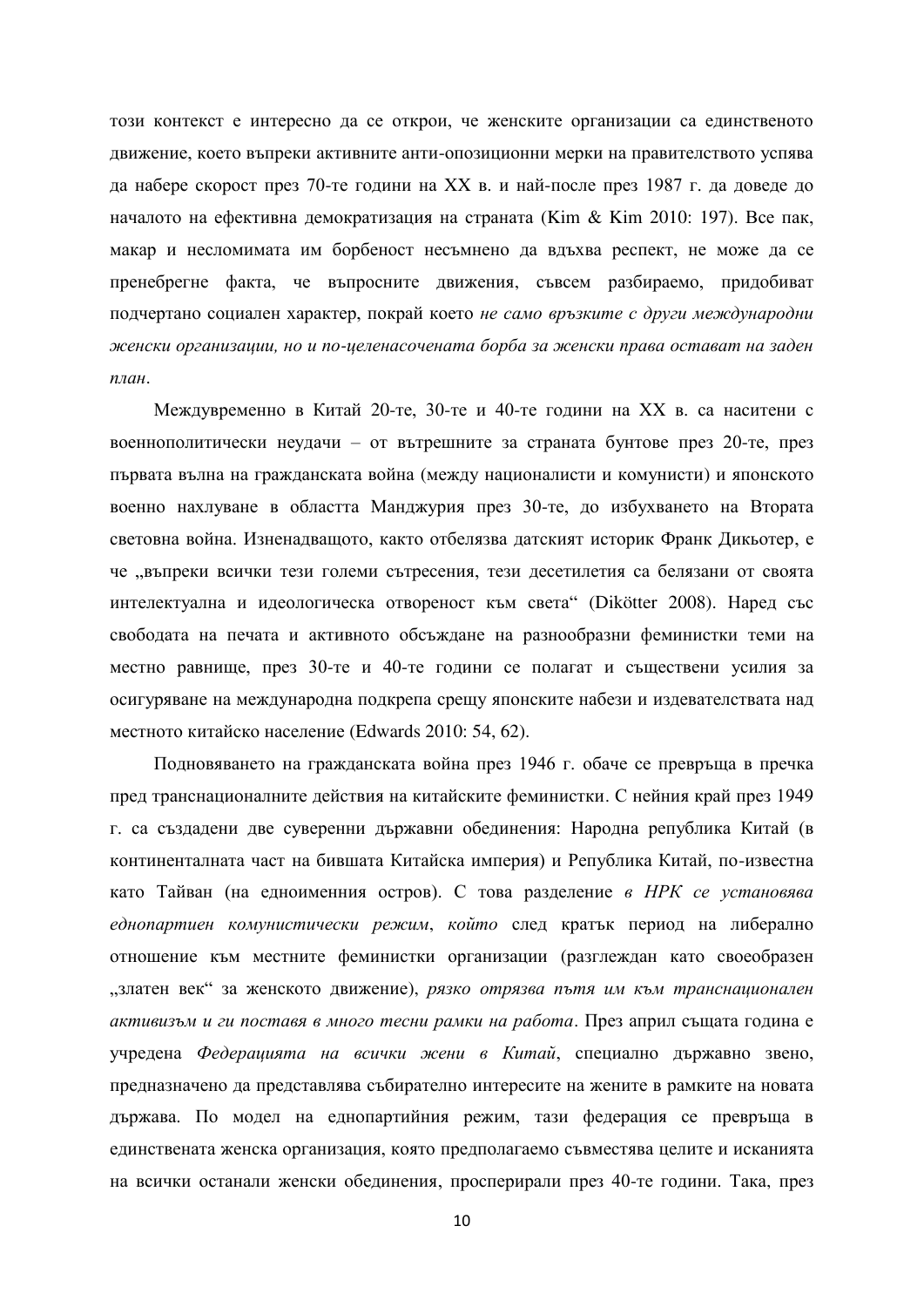1957 г. (краят на "златния век") се поставя началото на т.нар. държавен феминизъм, който работи стриктно в рамките на партийните интереси, подчертавайки предимството на класовата борба пред борбата за полово равноправие, и акцентирайки върху разграничаването си от "буржоазния" "Западен" феминизъм (Edwards 2010: 55).

Другият по-важен (в плана на настоящото разглеждане) аспект от новото политическо направление е политиката на изолашионистки нашионализъм, разглеждаща международните влияния като съмнителни и подривни. По този начин става видно преминаването от един изключително либерален активизъм – със стабилни международни връзки и разнообразни кампании за подобряване на положението на жените в китайското общество, към друг, сякаш поставен в усмирителна риза, национален феминизъм. Женската борба се скрива в сянката на националния (в случая партийния) интерес и макар и да не е напълно заличена, тя е принудена да метаморфира в една нерядко противоречива и доминирана от страха форма на  $cu$ *съществуване*.

На японските острови развитието на женските движения и в частност на техните транснационални практики през първата половина на XX в. протича по различен начин. Действията на японските феминистки от началото на миналия век преминават под знака на целенасочените усилия за извоюване на обществено уважение. Избирателното право и правото на участие в политиката и правителството<sup>14</sup> първоначално не е кауза от първостепенно значение, предвид характера си на класова привилегия, с която и много мъже все още не разполагат. Извоюването на равноправие в семейството (където семейният патриарх разполага с абсолютни права относно вземането на решения), и на уважавана позиция в обществото<sup>15</sup> обаче се нареждат сред едни от първите задачи, които си поставят феминистките пионерки в Япония (Molony 2010: 95). Тези цели са съпроводени и от опитите за участие в държавните дела, които на местно ниво, до военния и следвоенния (окупационен) период (1945 – 1952 г.), не постигат особен успех, поради липсата на граждански права за жените. Това обаче води до насочването им към "подхода с правата на човека", с други думи, отнасянето на казуси, свързани с борбата

 $14$  Тези цели биват поставени през втората половина на 10-те години на XX в. "До междувоенния период японските жени в световни организации (...) вече играели важни роли за формулирането на японски феминистки теории за гражданство (избирателно право и други политически права) и за общностно изграждане (трудова/социална справедливост, потребителски права, репродуктивни права)" (Molony  $2010: 93-94$ ).

<sup>&</sup>lt;sup>15</sup> Във връзка с тази цел много жени се насочват към високо ценени социални роли, като тези на vчителите или ноавствените ръководители (Molony 2010: 95).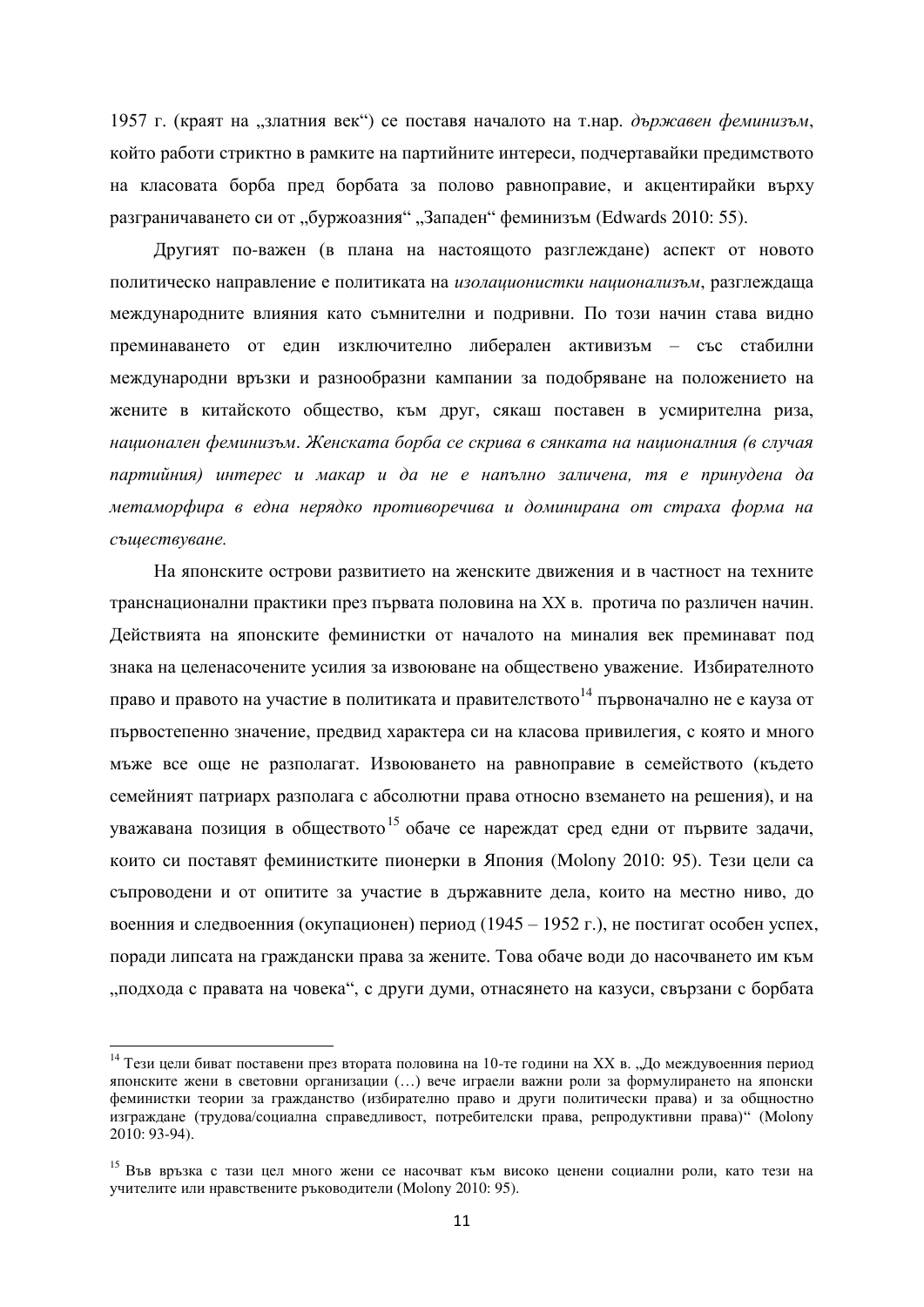за човешки права, до международни инстанции, което, както се оказва, проправя директен път към извоюването и на женски права (Molony 2010: 90; Desai 1996).

Феминисткият подход, основан на човешките права, не е единствената форма на транснационален феминизъм в Япония. Друга такава е обменът на опит с китайски специалисти по женски изследвания за въвеждането на феминистка терминология на японски и китайски език. Сходствата в писмените системи на тези източноазиатски страни прави тяхната съвместна изследователска и терминологична работа много порационално решение, отколкото директното пренасяне на Западните понятия, които потрудно биха достигнали до широките маси от населението.

Със задълбочаването на напрежението покрай военните действия в източно- и югоизточноазиатския регион японското управление започва да провежда агресивна политическа пропаганда <sup>16</sup> на експанзионистичните си действия. Ограниченията, наложени на активистките организации от страна на властта, ги поставя пред сложния избор да бъдат верни на отвъднационалните си цели и идеология, или да се приспособят към променената ситуация, защитавайки националния интерес на цената на досегашните си убеждения. В тази сложна ситуация, в която японското управление най-после предлага място в правителството за някои от жените активистки (в замяна на тяхната безрезервна подкрепа на държавните експанзионистични действия), немалка част от тях приемат този шанс, вярвайки, че по този начин защитават интересите на японската жена. За да избегнат повторното си маргинализиране като институции, поддържащи близки отношения с "врага", някои от японските представителства на международни женски организации избират да скъсат връзките си със своите Западни сестри. Те изцяло пренасочват действията си към Азия, в съответствие с държавната политиката по набиране на поддръжници на империалистическия проект за източноазиатски политически блок, с което преминават към една нова форма на транснационални действия (Molony 2010: 98). В хода на този период са създадени и местни представителства на някои японски женски организации (като Съюза на женското християнско въздържание в Япония) в териториите, окупирани от японската армия по време на войната.

<sup>&</sup>lt;sup>16</sup> На национално равнище е разпространена пропагандната концепция за Велика Източноазиатска сфера на съвместен просперитет, прокарваща идеята за освобождаване на държавите от Източна и Югоизточна Азия от европейските и американските колонизатори и за тяхното обединение в единен политически блок, начело с Япония. Провеждани са също така стратегически действия, като Националното движение за духовна мобилизация, целящи по-широко обществено ангажиране в посока икономическа подкрепа на японската армия (Molony 2010: 98–99; Kimura & Minohara 2013; De Bary 2008).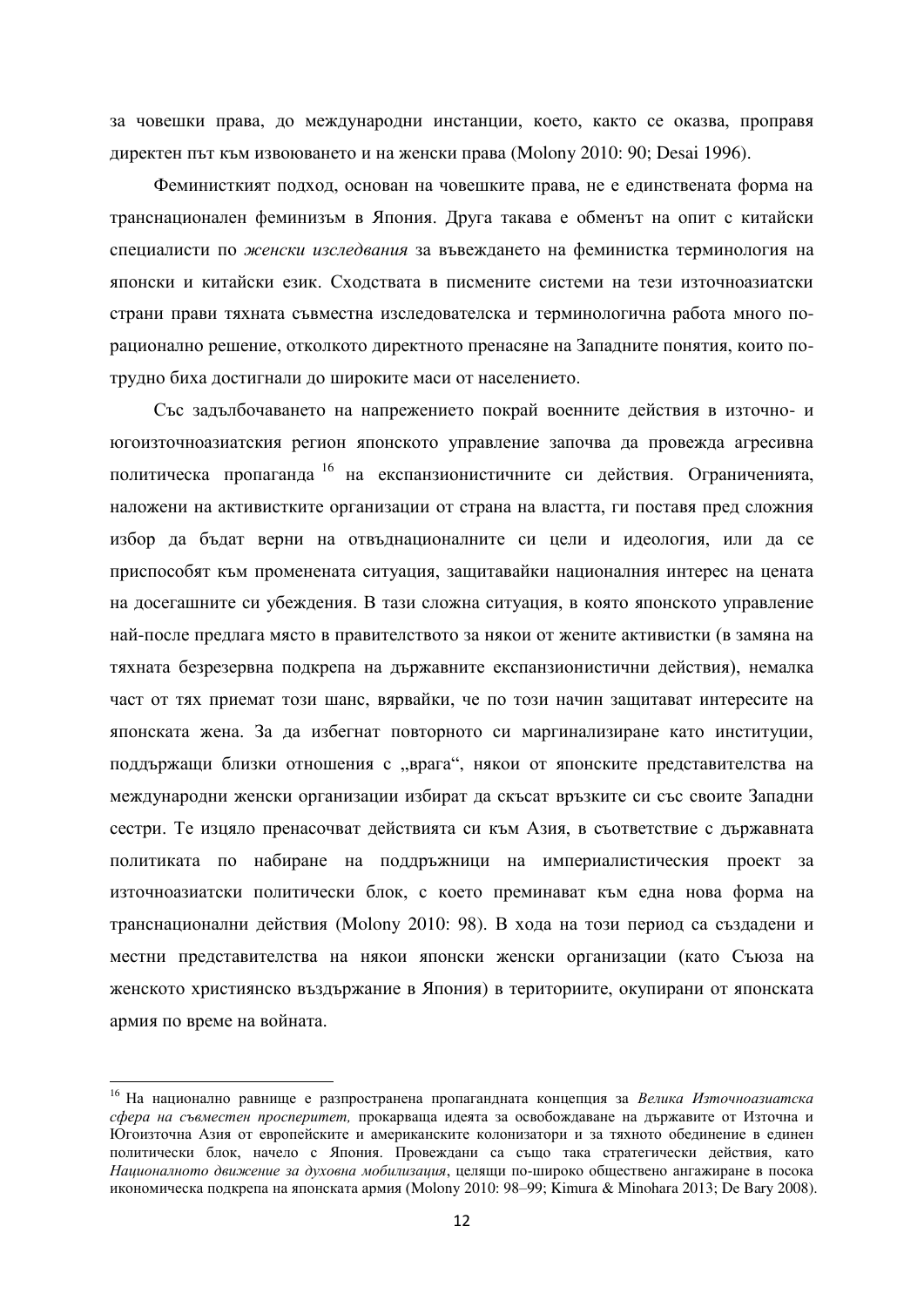Както става ясно от направения кратък исторически обзор, сложните и динамични историко-политически обрати в източноазиатския регион определят възникването на едно двуборство между транснационалните стремления на женските движения и националната посока, в която им се налага, по една или друга причина, да поемат. Тази промяна в курса не може да се тълкува еднозначно. В случаите с Китай и Корея скъсването на международните връзки, като част от редица ограничения, наложени от властта, разбира се, следва да се разглежда като сериозна стъпка назад. В случая с Япония трудно би могло да се направи подобна недвусмислена оценка. В перспективата на времето днес можем да отсъдим, че тогава мисления като успех дългоочакван достъп до държавния апарат, в крайна сметка се оказва политическа машинация, без реални или трайни положителни резултати за женската кауза. Навремето обаче ситуацията не е изглеждала толкова ясна.

Нещо повече, както изтъква Барбара Малони<sup>17</sup>, *транснационализмът, като всяка* друга човешка практика, не е лишен и от своите негативи. Като такива могат да се разглеждат признаците на ироничното, а понякога и граничещо с расизма, отношение към азиатките (от страна на международните феминистки организации), каквото е стереотипизирането на японките като гейши. Не по-различно обаче е и снизходителното отношение (основано на етническа йерархизация) на Япония към "понедоразвитите" от нея страни, които неминуемо са третирани като по-малки сестри, нуждаещи се от напътствия и поучаване (Molony 2010: 98).

#### § 5. Въпросът за женската идентичност. Към един азиатски транснационализъм

След периодите на ограничения и качествено пренасочване в трите разглеждани страни женският активизъм успешно се завръща към едно по-либерално съществуване. а в известен смисъл и към възстановяване на прекъснатите международни връзки. В Южна Корея преходът към демократичен режим от края на 80-те години дава карт бланш за повторното нарояване на женски организации от различен характер из цялата страна. С отпадането на необходимостта от борба за правата на най-маргинализираните прослойки от обществото (способствано от демократичната власт) женските **дрганизации вече могат да си позволят да насочат вниманието си към въпросите за** женската идентичност и сексуалност, към проблемите за сексуалното насилие над

 $17$  Американска изследователка на феминизма и джендър изследванията в Япония.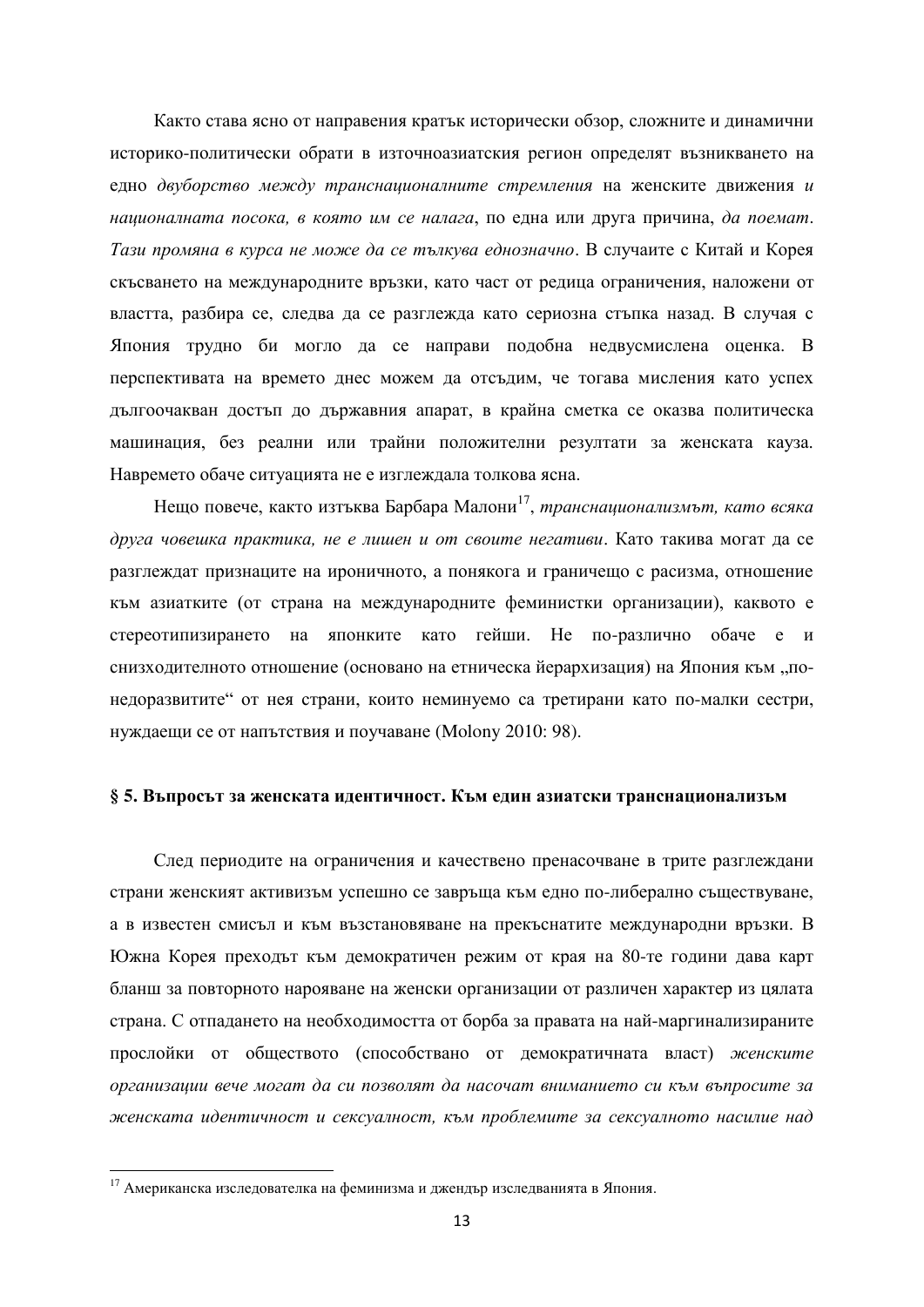жени, а заедно с това и към увеличаването на броя на женските политически *представители в управленските структури* (Kim & Kim 2010: 198–199).

В Китай смъртта на двете водещи фигури в дотогавашния комунистически режим – Мао Дзедун и Джоу Енлай – през 1976 г. води до началото на постепенен процес на либерализиране на държавния строй. Това позволява появата на нови неправителствени организации, защитаващи женските интереси, с подкрепата на споменатата Федерация на всички жени в Китай, която, на свой ред, се сдобива с по-широка свобода на действие. 80-те и 90-те години пък очертават засилено развитие на женските изследвания в образователния сектор, и в съответствие с международните тенденции, постепенно вниманието се насочва към темите за женското тяло и сексуалност, за penpезентациите на жените в медиите и т.н. (Edwards 2010: 68). Тази стъпка напред в мисленето за жената е постижение от особена важност, предвид мъжкото самосъзнание, вменявано на китайските жени като универсално по време на режима на Мао. В щитираното интервю за японската социоложка Уено Чидзуко Ли Сяоцзян споделя: "(…) аз не се опитвах да приема това, че съм жена. Страх ме беше. За мен процесът на работа в областта на женските изследвания беше процес на потвърждаване на моята женска идентичност" (上野 2004: 30).

В Япония с края на войната и периода на американската окупация сякаш се обръща гръб на националния феминизъм, а една от целите, които си поставя окупационното правителство, е именно повишаването на статута на японските жени. Така те получават избирателно право още в началото на окупационния период, през декември 1945 г., което се явява само първата стъпка от серия реформи, насочени към благосъстоянието на жените в Япония (Mire 2008). 70-те години на XX в. се посочват като начало на втората феминистка вълна тук и са свързани с ново впускане в международен активизъм, отново съчетаващо борбата за човешки права в глобален аспект с тази за еманципация и за премахване на продължаващия сексизъм на домашния фронт. Фокусът на тези действия и тук, както и в Китай, се смалява и вниманието на японските активистки се пренасочва към Азия, и то основно към проблемите на жените в Източна Азия. С навлизането в 80-те години женските изследвания малко по малко започват да бъдат приемани като сериозно научно поле (Ueno 2013), а феминистките идеи започват да получават гласност и в периодиката. Актуални и тук стават въпросите за женското тяло и женската сексуалност (Molony 2010: 105).

14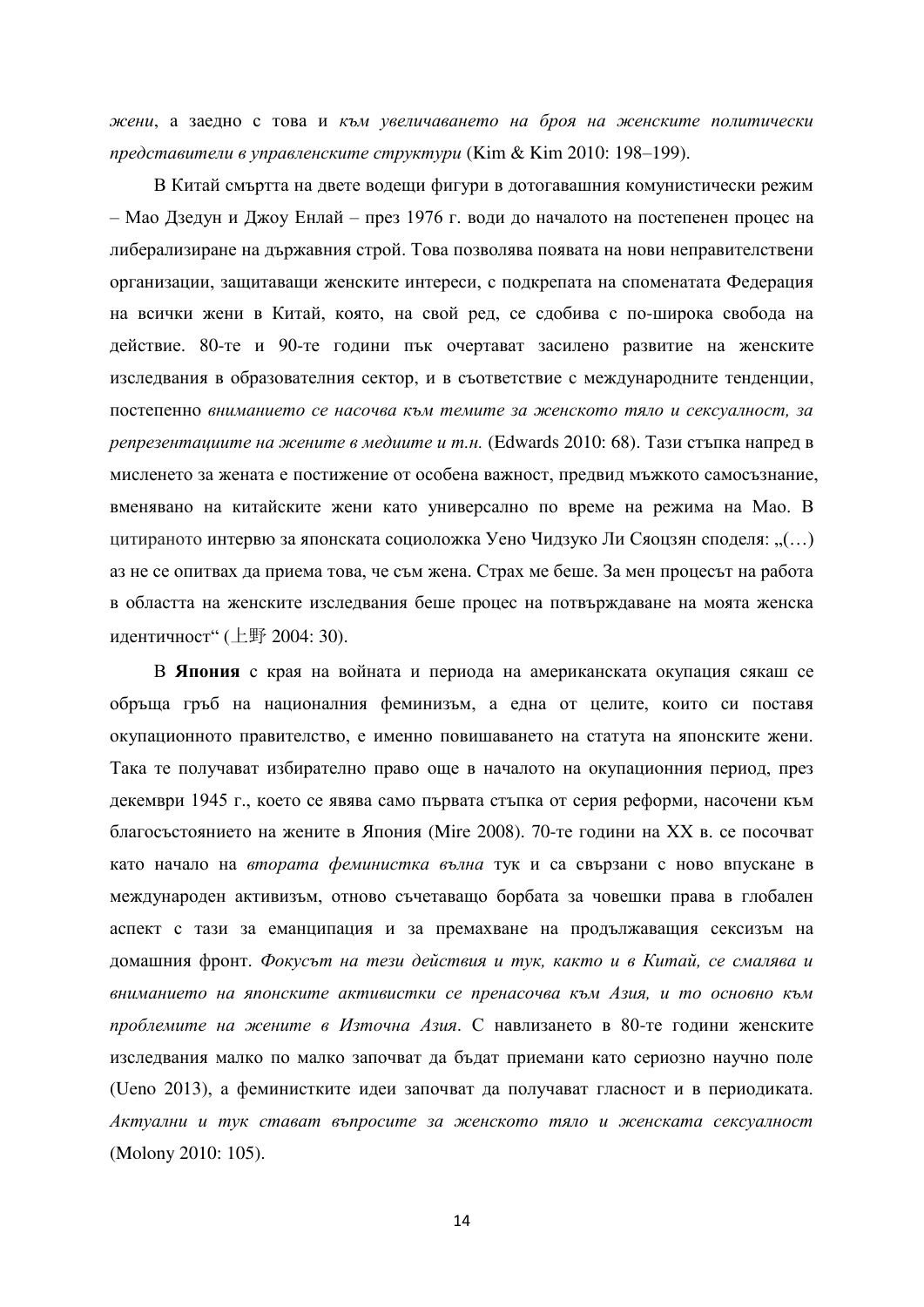## Заключение

Проследявайки развитието на феминистките движения в Япония. Китай и Южна Корея от изминалия век, ние можем да потвърдим тезата за турбулентния, сложен и не винаги последователен характер на тези движения. Това е обусловено от фактори като вътрешнополитически строй, външнополитическо влияние, военни конфликти, културен фон (конфуциански норми; колективистки манталитет) и т.н., които неминуемо придават по-различна окраска на женските движения в тази част на света. В допълнение, поради противоречивото възприятие на идеологията на феминизма на Изток, азиатските жени като цяло са изправени пред двойното предизвикателство да се борят за изконните си човешки (женски) права, едновременно с което да доказват, че все пак са запазили азиатското в себе си (Roces & Edwards 2010).

Тази сложна ситуация отчетливо изисква поставянето на въпроса: Какво слелва оттук нататък за феминистките движения в описаните страни? Ще продължат ли флуктуациите в успехите им, подривани от динамичната политическа обстановка, или ще се премине към надграждане над вече постигнатото? Ще се запази ли отрицателното отношение към феминизма и от какво би зависило изчистването на неговото име и подобряването на репутацията му? Всичко това са въпроси, чиито отговори предстои да бъдат изграждани в идните десетилетия, но което е по-интересно – въпроси, които в не по-малка степен биха могли да бъдат валидни и за страните от Запада при един непредвиден развой на историческите събития.

#### **Библиография:**

1. Basu-Zharku, 2013, I. 'Effects of Collectivistic and Individualistic Cultures on Imagination Inflation in Eastern and Western Cultures', In: *Student Pulse* Web. (2013) vol. 3-2, 1-5

2. Evans, S. (2016, January 1). China's One-Child Policy Ends, *BBC News Web*. Retrieved from: [http://www.bbc.com/news/world-asia-china-35208488,](http://www.bbc.com/news/world-asia-china-35208488) on: 30.04.2016.

3. De Bary, W. T. 2008, *Sources of East Asian Tradition: The modern period*, New York: Columbia University Press

4. Desai, M. 1996, 'From Vienna to Beijing: Women's Human Rights Activism and the Human Rights Community', In: *New Political Science*, 18, 1: 107-19

5. Dikötter, F. 2008, *China in the Age of Openness: China before Mao*, Hong Kong: Hong Kong University Press